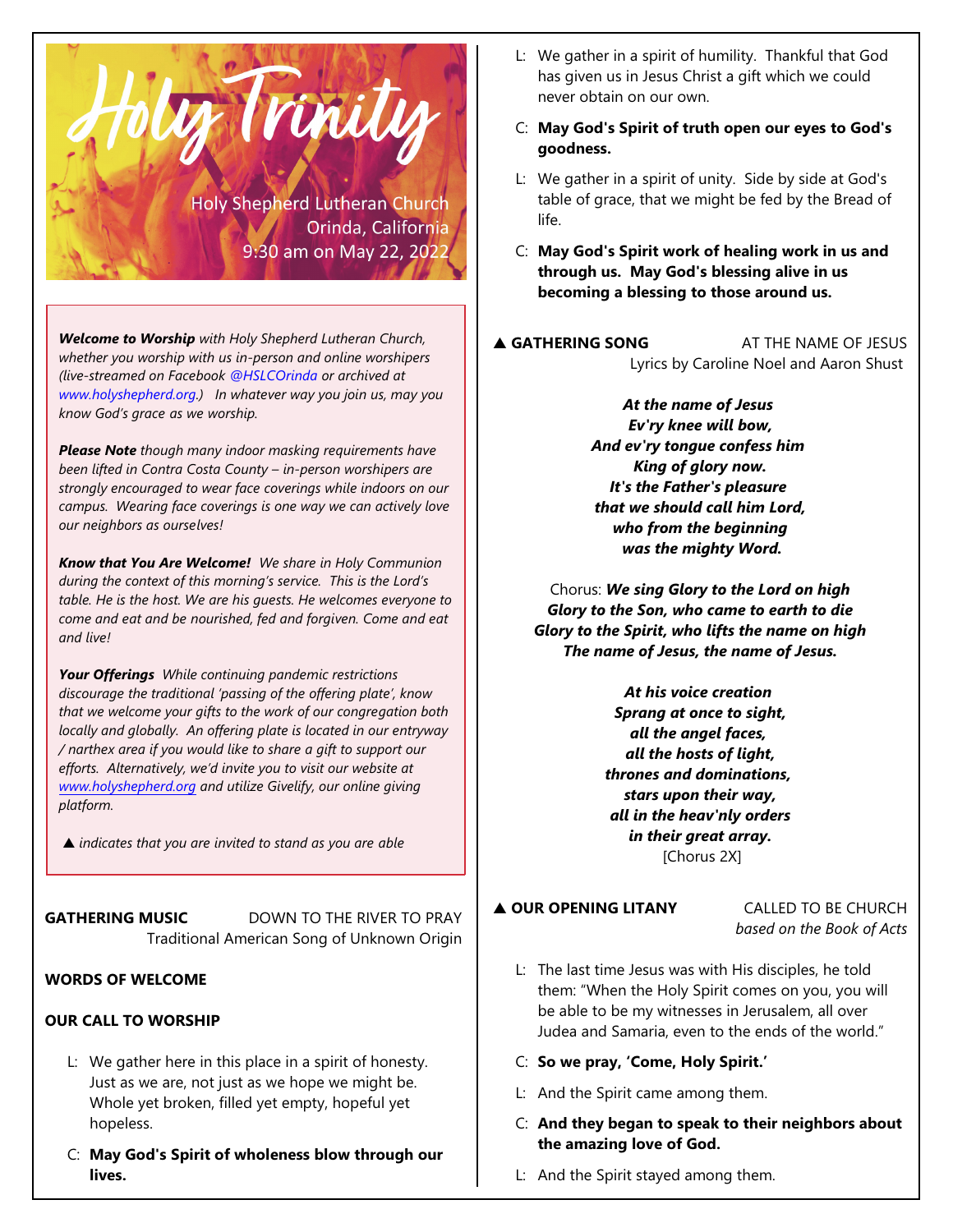- C: **And they devoted themselves to learning and fellowship, to worship and prayer.**
- L: And the Spirit wove them together.
- C: **And they supported one another as they could, and were thankful for what they had.**
- L: The Spirit called them into action.
- C: **To speak the truth and to speak for God.**
- L: The Spirit challenged their assumptions.
- C: **And their eyes were opened to new possibilities.**
- L: The Spirit invited them to journey
- C: **And wherever they went, they spoke of the mighty acts of God.**
- L: May the same Spirit which called, gathered, enlightened and sanctified those first Christians be present with us.
- C: **For we pray, 'Come, Holy Spirit.'**
- L: So let us pray ....
- C: **God of heaven and earth, before the foundation of the universe and the beginning of time you are the triune God: Author of creation, eternal Word of salvation, life-giving Spirit of wisdom. Guide us to all truth by your Spirit, that we may proclaim all that Christ has revealed and rejoice in the glory he shares with us. Glory and praise to you, Father, Son, and Holy Spirit, now and forever.**

#### **THE LESSON** Acts 2:37-47

*The story of the Day of Pentecost begins with the coming of the Holy Spirit and a powerful sermon by Peter, but that isn't the end of the story. This morning's lesson reports peoples' reactions to Peter's preaching and how they appropriated his preaching in their lives.* 

Now when they heard this, they were cut to the heart and said to Peter and to the other apostles, "Brothers, what should we do?" Peter said to them, "Repent and be baptized every one of you in the name of Jesus Christ so that your sins may be forgiven, and you will receive the gift of the Holy Spirit. For the promise is for you, for your children, and for all who are far away, everyone whom the Lord our God calls to him." And he testified with many other arguments and exhorted them, saying, "Save yourselves from this corrupt generation." So those who welcomed his message were baptized, and that day about three thousand persons were added. They devoted themselves to the apostles' teaching and fellowship, to the breaking of bread and the prayers.

Awe came upon everyone because many wonders and signs were being done through the apostles. All who believed were together and had all things in common; they would sell their possessions and goods and distribute the proceeds to all, as any had need. Day by day, as they spent much time together in the temple, they broke bread at home and ate their food with glad and generous hearts, praising God and having the goodwill of all the people. And day by day the Lord added to their number those who were being saved.

## **KIDTALK** Pastor John Valentine

**A SONG OF PRAISE** GLORY AND PRAISE TO OUR GOD Lyrics and Music by Dan Schutte

#### Chorus

*Glory and Praise to our God Who alone brings light to our days. Many are the blessings He bears To those who trust in His ways.*

*We the daughters and sons of Him Who built the valleys and plains Praise the wonders our God has done In every heart that sings* (Chorus)

*In His wisdom He strengthens us, Like gold that's tested in fire, Though the power of sin prevails, Our God is there to save.* (Chorus)

*Every moment of every day Our God is waiting to save, Always ready to seek the lost, To answer those who pray.* (Chorus)

**THE SERMON** Pastor John Valentine

 **OUR AFFIRMATION OF FAITH** THE APOSTLES' CREED

*On this day that we celebrate the Holy Trinity, we confess the faith of the Church using words that have been used by worshiping Christian communities for the past 1400 years to declare the mystery of the Trinity.*

**I believe in God, the Father almighty, creator of heaven and earth.**

**I believe in Jesus Christ, God's only Son, our Lord, who was conceived by the Holy Spirit, born of the virgin Mary, suffered under Pontius Pilate, was**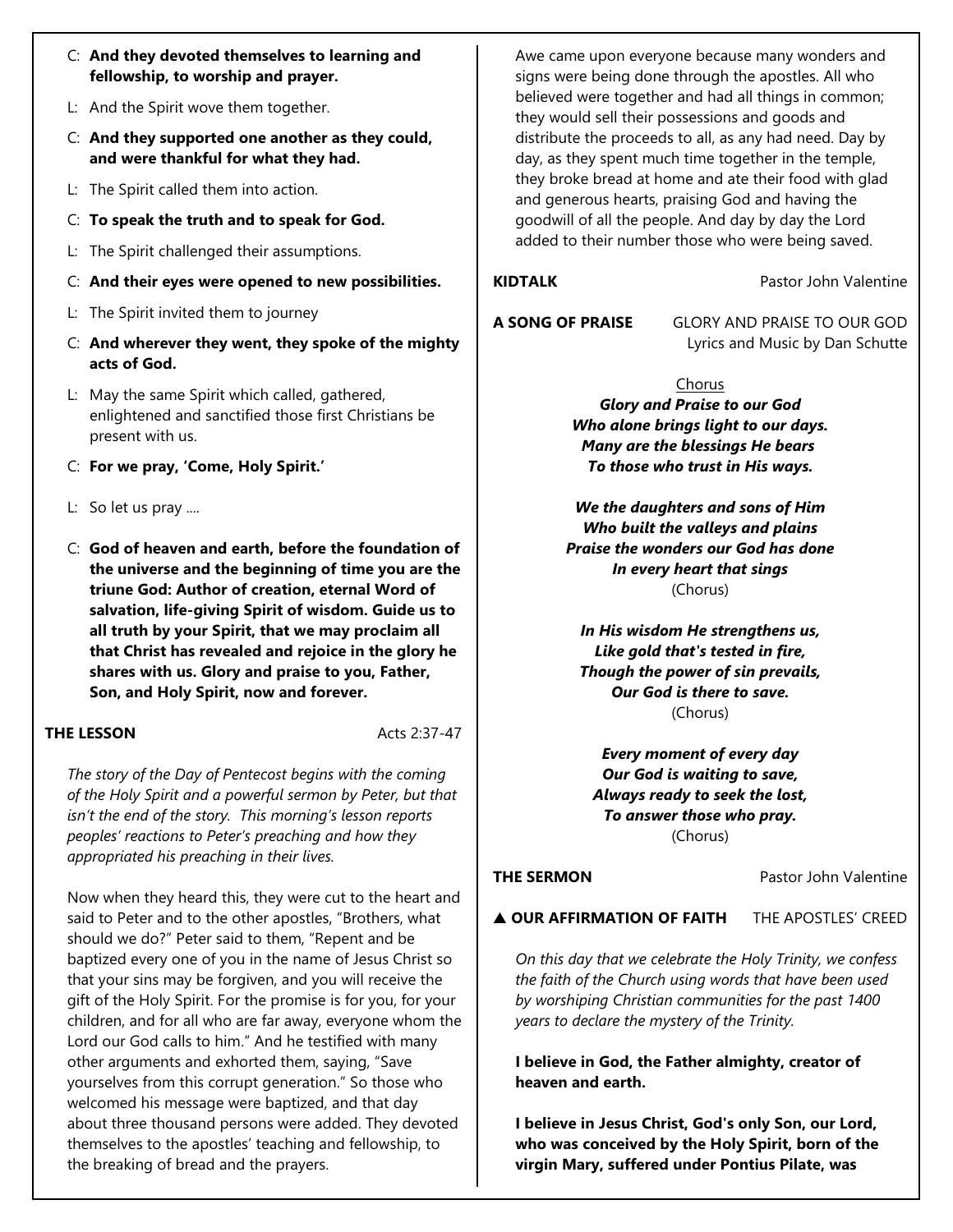**crucified, died, and was buried; he descended to the dead. On the third day he rose again; he ascended into heaven, he is seated at the right hand of the Father, and he will come to judge the living and the dead.**

**I believe in the Holy Spirit, the holy catholic church, the communion of saints, the forgiveness of sins, the resurrection of the body, and the life everlasting. Amen.**

## **THE PRAYERS OF GOD'S PEOPLE**

*Empowered by the Holy Spirit to manifest the Good News to the ends of the earth, we pray for the church, for people in need, and for all of creation, utilizing the prayer refrain "God, in your mercy, hear our prayer."*

## **A THE COMMUNION LITANY**

L: Let us pray: Lord Jesus, you came to us as a tiny Baby born in danger and discomfort. You grew into a Man whom the world can never forget. You offered up your body and blood for the sake of our broken lives and our broken world. So come to us now in this bread and this wine. Unite us and strengthen us by your presence and through your Word, that we might be your faithful children in this world.

For together we remember that – on the night in which he was betrayed – our Lord Jesus took bread and gave thanks; broke it and gave it to his disciples, saying: "Take and eat; this is my body, given for you. Do this for the remembrance of me." Again, after supper, he took the cup, gave thanks and gave it for all to drink, saying: "This cup is the new covenant in my blood, shed for you and for all people for the forgiveness of sin. Do this for the remembrance of me."

And that same Jesus who called us to remember, and who is present with us now, is the One who taught us all to pray:

C: **Our Father, who art in heaven, hallowed be thy name, thy kingdom come, thy will be done, on earth as it is in heaven. Give us this day our daily bread; and forgive us our trespasses as we forgive those who trespass against us; and lead us not into temptation, but deliver us from evil. For thine is the kingdom, and the power and the glory, forever and ever. Amen.**

### **HOLY COMMUNION**

*As we share in the gift of Holy Communion this morning, we invite you to come to the Altar Rail and kneel or stand* *as you are able. You are encouraged to remove your mask once you have arrived at the Altar Rail, and don it anew before returning to your seat.*

*During the serving of Holy Communion, you are invited to sing the following song with our Worship Team.*

> MEET US HERE Lyrics and Music by Mike Hohnholz

*Meet us here, in this place Come and fill us with Your power and Your grace We long to see, the nations one Let Your glory fall, Lord, Let Your Kingdom come*

> Chorus *Holy is the Lord, Seated on the throne Sovereign King of all the Earth, We crown You Lord of all*

*Meet us here, oh gracious King Let us see You in Your beauty and Your majesty We long to see that glorious day When the ransomed and redeemed will join to sing Your praise* (Chorus)

BE NOT AFRAID Music and Lyrics by Bob Dufford / Gather #608

*You shall cross the barren desert, but you shall not die of thirst. You shall wander far in safety though you do not know the way. You shall speak your words in foreign lands and all will understand. You shall see the face of God and live.*

#### Chorus

*Be not afraid. I go before you always. Come, follow me, and I will give you rest.*

*If you pass through raging waters in the sea, you shall not drown. If you walk amid the burning flames, you shall not be harmed. If you stand before the pow'r of hell and death is at your side, know that I am with you through it all.* (Chorus)

> *Blessed are your poor, for the kingdom shall be theirs. Blest are you that weep and mourn, for one day you shall laugh.*